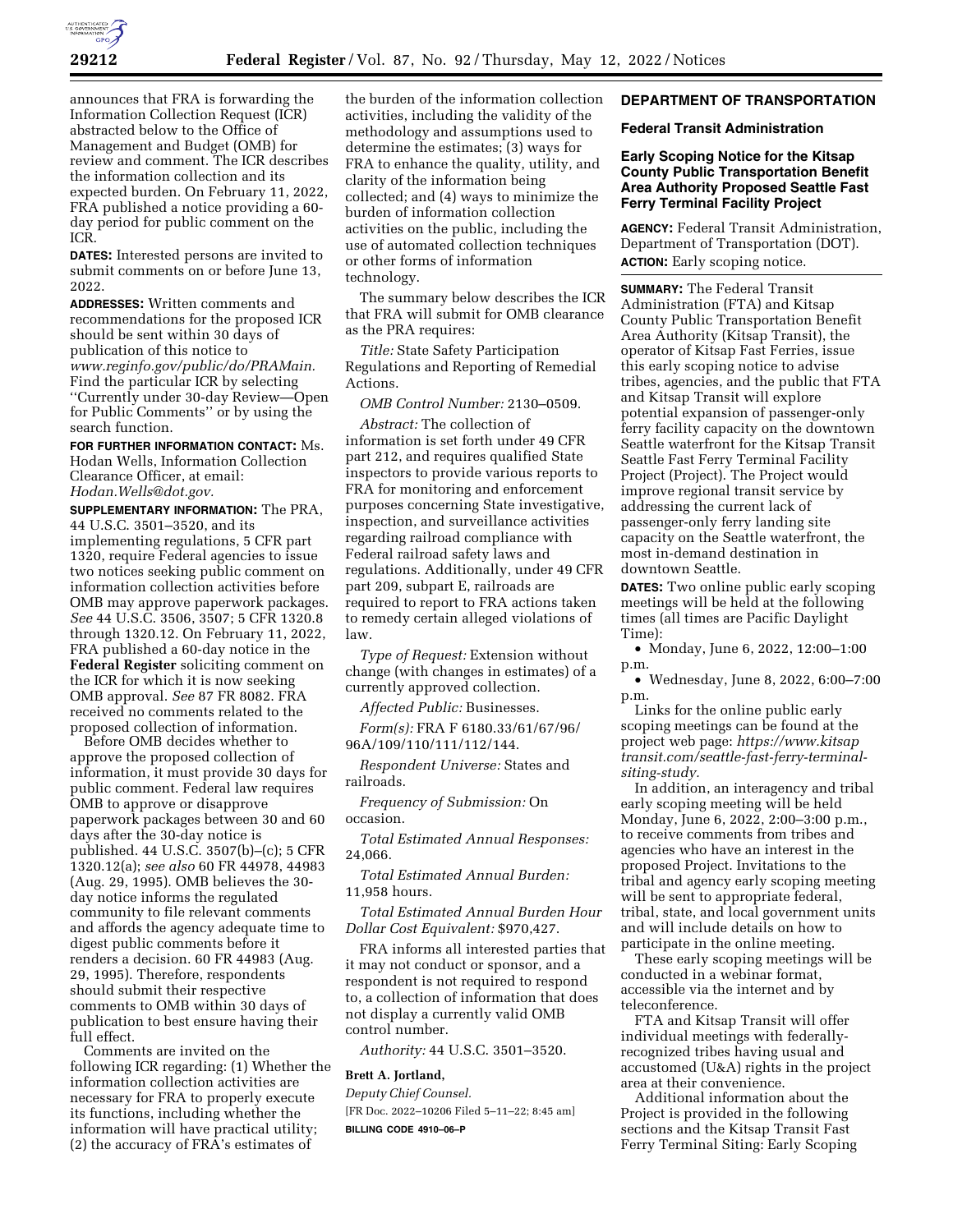Information Report available on the project website identified below. Kitsap Transit will also provide information on the alternative analysis at the early scoping meetings, along with opportunities for comment. Information is also currently available on the Kitsap Transit website at the following project web page (*[https://](https://www.kitsaptransit.com/seattle-fast-ferry-terminal-siting-study)*

*[www.kitsaptransit.com/seattle-fast](https://www.kitsaptransit.com/seattle-fast-ferry-terminal-siting-study)[ferry-terminal-siting-study\).](https://www.kitsaptransit.com/seattle-fast-ferry-terminal-siting-study)* 

Written early scoping comments are requested by June 12, 2022, and can be mailed or emailed to the addresses below. Comments can also be provided via the online comment form available at the website address below or left as a voicemail at the phone number below.

**ADDRESSES:** Steffani Lillie, Kitsap Transit Service and Capital Development Director, 60 Washington Avenue, Suite 200, Bremerton, WA 98337, Email: *[SteffaniL@](mailto:SteffaniL@kitsaptransit.com) [kitsaptransit.com,](mailto:SteffaniL@kitsaptransit.com)* Project website: *[https://www.kitsaptransit.com/seattle](https://www.kitsaptransit.com/seattle-fast-ferry-terminal-siting-study)[fast-ferry-terminal-siting-study,](https://www.kitsaptransit.com/seattle-fast-ferry-terminal-siting-study)*  Telephone: (360) 478–6931. Information for alternate formats: (360) 479–4348.

**FOR FURTHER INFORMATION CONTACT:**  Mark Assam, Environmental Protection Specialist, Region X, Federal Transit Administration, 915 Second Avenue, Suite 3142, Seattle, WA 98174, phone: (206) 220–4465, email: *[mark.assam@](mailto:mark.assam@dot.gov) [dot.gov.](mailto:mark.assam@dot.gov)* 

### **SUPPLEMENTARY INFORMATION:**

### **Early Scoping**

Early scoping is an optional step in the National Environmental Policy Act (NEPA) process that is intended to invite public, agency, and tribal comments at the earliest reasonable time in project planning. FTA is the lead federal agency under NEPA. Early scoping is also being conducted under the Washington State Environmental Policy Act (SEPA) rules regarding expanded scoping (Washington Administrative Code 197–11–410). Kitsap Transit is the lead agency under SEPA.

Early scoping is being initiated during this Project's site screening and alternatives development phase. This early scoping notice invites the public and other interested parties to comment on the scope of the site screening and alternatives development analysis, including the following: (a) The purpose and need for the Project; (b) the assessment and criteria presented in the Early Scoping Information Report; (c) the potential impacts and benefits of the Project; and (d) other considerations that are relevant to the evaluation of alternatives. These early scoping efforts

are being conducted in accordance with NEPA and its implementing regulations.

### **Purpose and Need for the Project**

The purpose of the proposed Project is to improve regional mobility through expanded passenger-only terminal facilities on the downtown Seattle waterfront to:

• Increase vessel docking capacity.

• Increase passenger staging capacity and improve rider amenities, including restrooms and bicycle storage.

• Incorporate shoreside infrastructure and equipment to support electric vessel charging.

• Increase integration of passengeronly ferry travel with other transit modes.

• Maintain or improve rider accessibility to Seattle business, employment, cultural and retail destinations.

• Create opportunities for growth of regional passenger-only ferry routes throughout the Puget Sound Region.

• Improve access to jobs and housing opportunities in regional growth centers.

• Expand mobility options for minority and low-income populations.

Additional terminal facilities are needed because:

• The current passenger-only ferry terminal in downtown Seattle, Pier 50, is the only public facility of its kind. This facility can only accommodate two vessels at one time.

• The Pier 50 passenger-only ferry terminal facility does not have shoreside space for equipment and infrastructure needed to support future electric vessel charging, such as energy storage systems.

• Kitsap Transit's passenger-only ferry service frequency cannot by increased during peak commute periods due to the limited landing site capacity. Current service is limited to 12 landings from the three Kitsap Transit routes within the peak period.

• Terminal docking congestion leads to cascading departure delays and schedule disruptions.

• Access between the more affordable housing on the Kitsap peninsula and the Downtown Seattle job center is constrained due to limited frequency of the passenger-only ferry service. Alternatives to passenger-only ferry service include auto/passenger ferry service provided by WSF, bus transit, or driving; all of which result in travel times roughly twice as long as Kitsap Transit's passenger-only ferry routes.

• Additionally, the Puget Sound Regional Council (PSRC) 2020 Puget Sound Passenger-only Ferry Study identified the lack of landing site

capacity in downtown Seattle as a barrier to potential future routes or service expansion.

### **Project Description**

Kitsap Transit is exploring potential expansion of passenger-only ferry facility capacity on the downtown Seattle waterfront to support ongoing operations of Kitsap Fast Ferries and growth of regional passenger-only ferry service. The first step in the Project is to assess downtown Seattle waterfront locations to identify a preferred downtown terminal location to support long-term passenger-only ferry operations.

#### **Project Context and History**

Passenger-only ferry docking facilities at the Seattle waterfront, the most in demand destination in downtown Seattle, are limited and inhibit any increases to service on current routes or introduction of new routes due to capacity constraints at the existing facility. The PSRC forecasts in 2018 that the region will add 1.8 million people and 1.2 million jobs by 2050. This growth is supported by PSRC's regional transportation forecasting models that predict continued growth over the next 20 years.

Passenger-only ferry service to downtown Seattle, the region's economic and cultural center, offers an alternative to the region's capacity strained land-based transportation systems and complements existing Washington State Ferries (WSF) service. Passenger-only ferry transportation continues to expand, with Kitsap Transit implementing three routes in the last four years (Bremerton-Seattle, Kingston-Seattle, and Southworth-Seattle) with four vessels, and with ridership growing on the two existing King County Water Taxi routes (West Seattle-Seattle and Vashon Island-Seattle), operated by the Metropolitan King County, Metro Transit Department, Marine Division (King County Metro). In addition to existing operators, a recent PSRC 2020 Puget Sound Passenger-only Ferry Study identified additional potential ferry routes into the congested downtown Seattle waterfront.

The Kitsap Transit passenger-only ferry program is an important transportation link connecting the Kitsap Peninsula to downtown Seattle. To ensure this service is reliable and meets rider needs, adequate landing facilities must be available on both ends of the routes. Kitsap Transit has built adequate landing facilities at two of their four landing locations: Bremerton and Kingston. The Southworth-Seattle route currently shares a single slip with